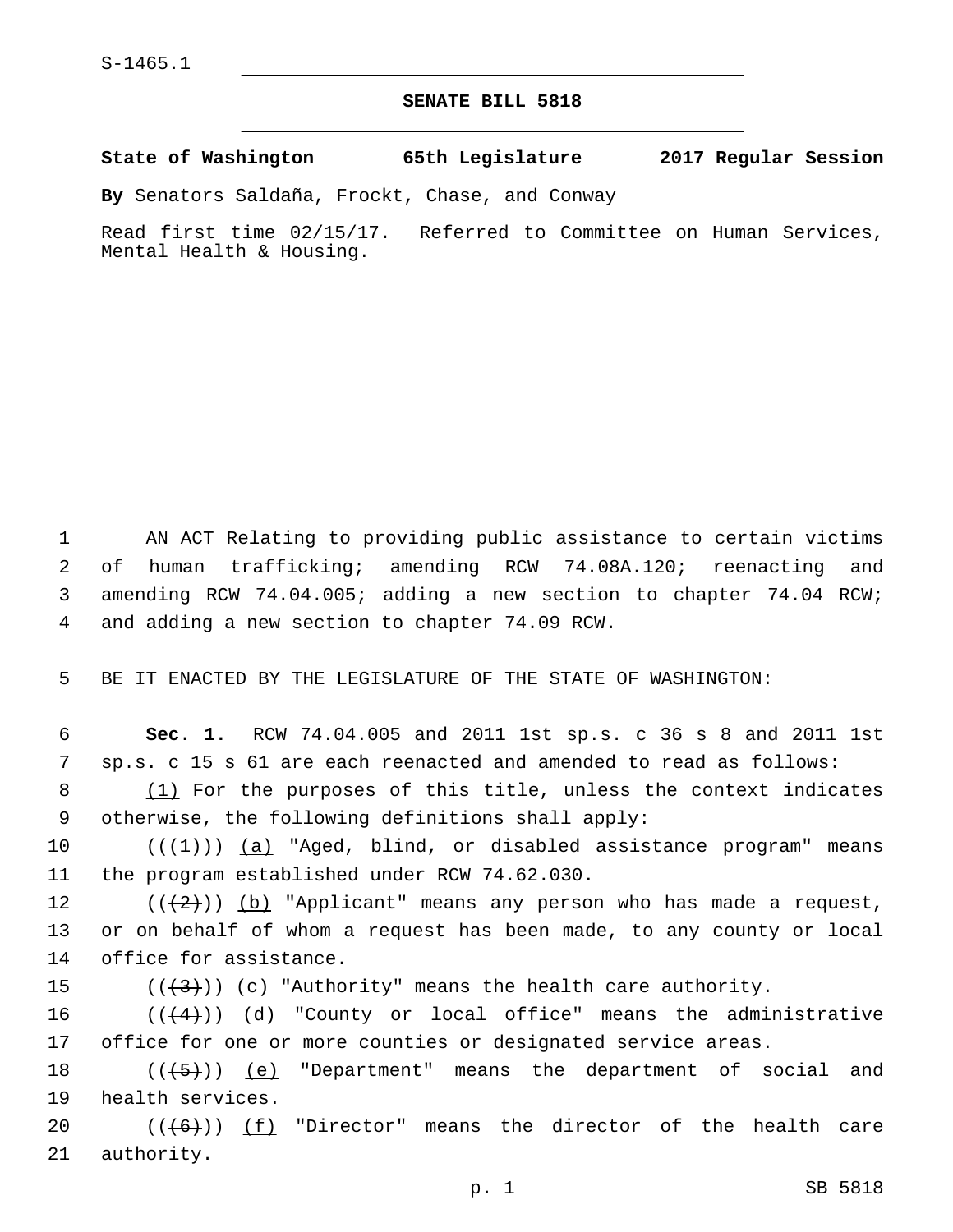1  $((+7))$   $(g)$  "Essential needs and housing support program" means 2 the program established in RCW 43.185C.220.

  $((+8))$   $(h)$  "Federal aid assistance" means the specific categories of assistance for which provision is made in any federal law existing or hereafter passed by which payments are made from the federal government to the state in aid or in respect to payment by the state for public assistance rendered to any category of needy persons for which provision for federal funds or aid may from time to time be made, or a federally administered needs-based program.

10  $((49))$   $(i)$  "Income" means:

 ( $(\overline{+a})$ ) (i) All appreciable gains in real or personal property (cash or kind) or other assets, which are received by or become available for use and enjoyment by an applicant or recipient during the month of application or after applying for or receiving public assistance. The department may by rule and regulation exempt income received by an applicant for or recipient of public assistance which can be used by him or her to decrease his or her need for public assistance or to aid in rehabilitating him or her or his or her dependents, but such exemption shall not, unless otherwise provided in this title, exceed the exemptions of resources granted under this chapter to an applicant for public assistance. In addition, for cash assistance the department may disregard income pursuant to RCW 23 74.08A.230 and 74.12.350.

 (( $\left(\frac{1}{2}+\right)$ ) (ii) If, under applicable federal requirements, the state has the option of considering property in the form of lump sum compensatory awards or related settlements received by an applicant or recipient as income or as a resource, the department shall 28 consider such property to be a resource.

 $((+10))$  (j) "Need" means the difference between the applicant's or recipient's standards of assistance for himself or herself and the dependent members of his or her family, as measured by the standards of the department, and value of all nonexempt resources and nonexempt income received by or available to the applicant or recipient and the 34 dependent members of his or her family.

 $((+11))$   $(k)$  "Public assistance" or "assistance" means public aid to persons in need thereof for any cause, including services, medical care, assistance grants, disbursing orders, work relief, benefits under RCW 74.62.030 and 43.185C.220, and federal aid assistance.

39 (( $(12)$ )) (1) "Qualifying family member" includes a victim's spouse, children, parents, and unmarried siblings under the age of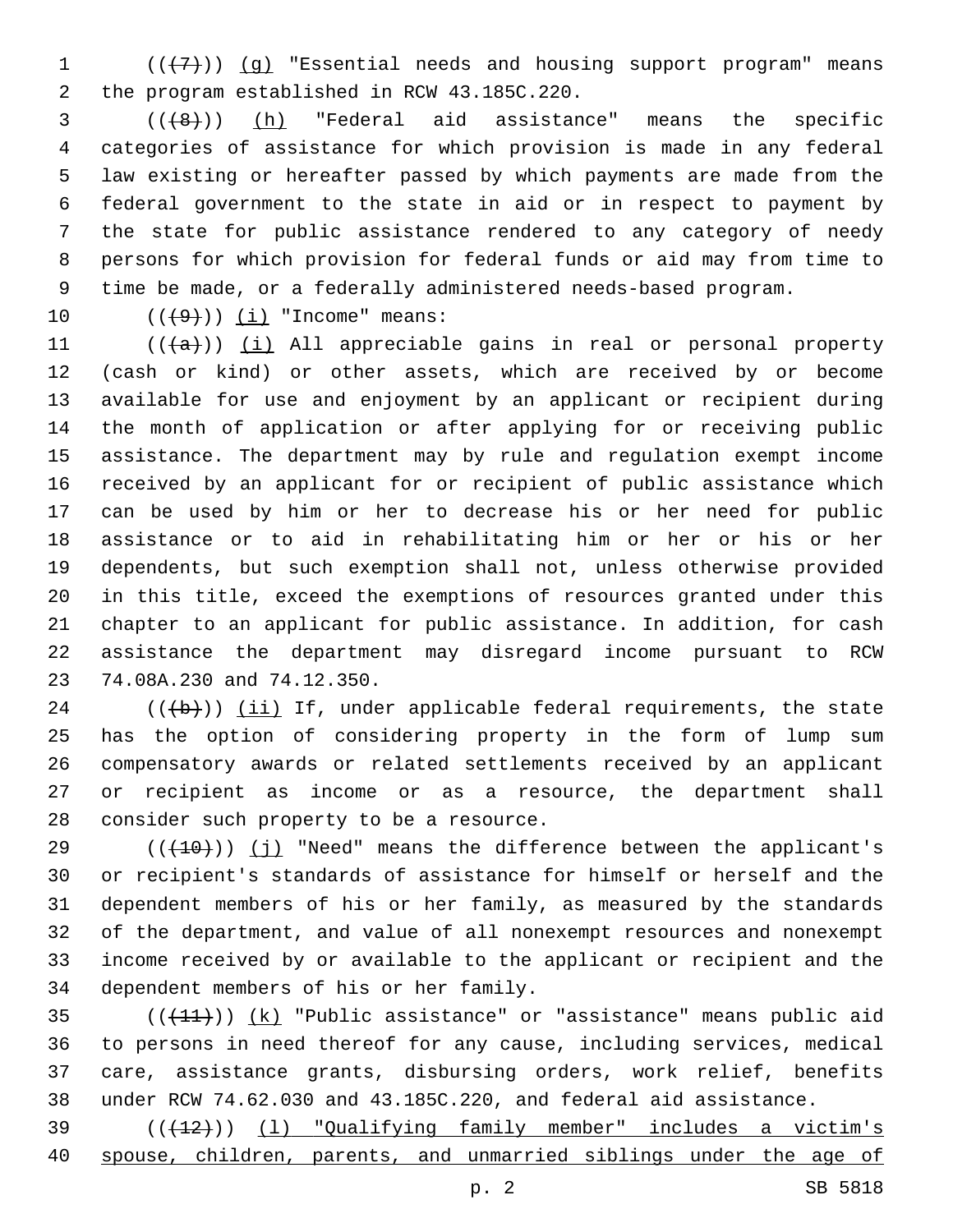1 eighteen, when the victim is under twenty-one years of age; and a victim's spouse and children, when the victim is twenty-one years old 3 or older.

 (m) "Recipient" means any person receiving assistance and in addition those dependents whose needs are included in the recipient's assistance.6

 ( $(\overline{+13})$ ) (n) "Resource" means any asset, tangible or intangible, owned by or available to the applicant at the time of application, which can be applied toward meeting the applicant's need, either directly or by conversion into money or its equivalent. The department may by rule designate resources that an applicant may retain and not be ineligible for public assistance because of such resources. Exempt resources shall include, but are not limited to:

14  $((+a))$   $(i)$  A home that an applicant, recipient, or their dependents is living in, including the surrounding property;

16  $((+b))$  (ii) Household furnishings and personal effects;

17  $((+e))$  ( $(iii)$  A motor vehicle, other than a motor home, used and useful having an equity value not to exceed five thousand dollars;

19  $((+d))$   $(iv)$  A motor vehicle necessary to transport a household member with a physical disability. This exclusion is limited to one 21 vehicle per person with a physical disability;

 $((+e))$  (y) All other resources, including any excess of values exempted, not to exceed one thousand dollars or other limit as set by the department, to be consistent with limitations on resources and exemptions necessary for federal aid assistance. The department shall also allow recipients of temporary assistance for needy families to exempt savings accounts with combined balances of up to an additional 28 three thousand dollars;

 (( $(f+f)$ ) (vi) Applicants for or recipients of benefits under RCW 74.62.030 and 43.185C.220 shall have their eligibility based on resource limitations consistent with the temporary assistance for needy families program rules adopted by the department; and

 ( $(\overline{+q+})$ ) (vii) If an applicant for or recipient of public assistance possesses property and belongings in excess of the ceiling value, such value shall be used in determining the need of the 36 applicant or recipient, except that:  $((+i+))$   $(A)$  The department may exempt resources or income when the income and resources are determined necessary to the applicant's or recipient's restoration to independence, to decrease the need for public assistance, or to aid in rehabilitating the applicant or recipient or a dependent of the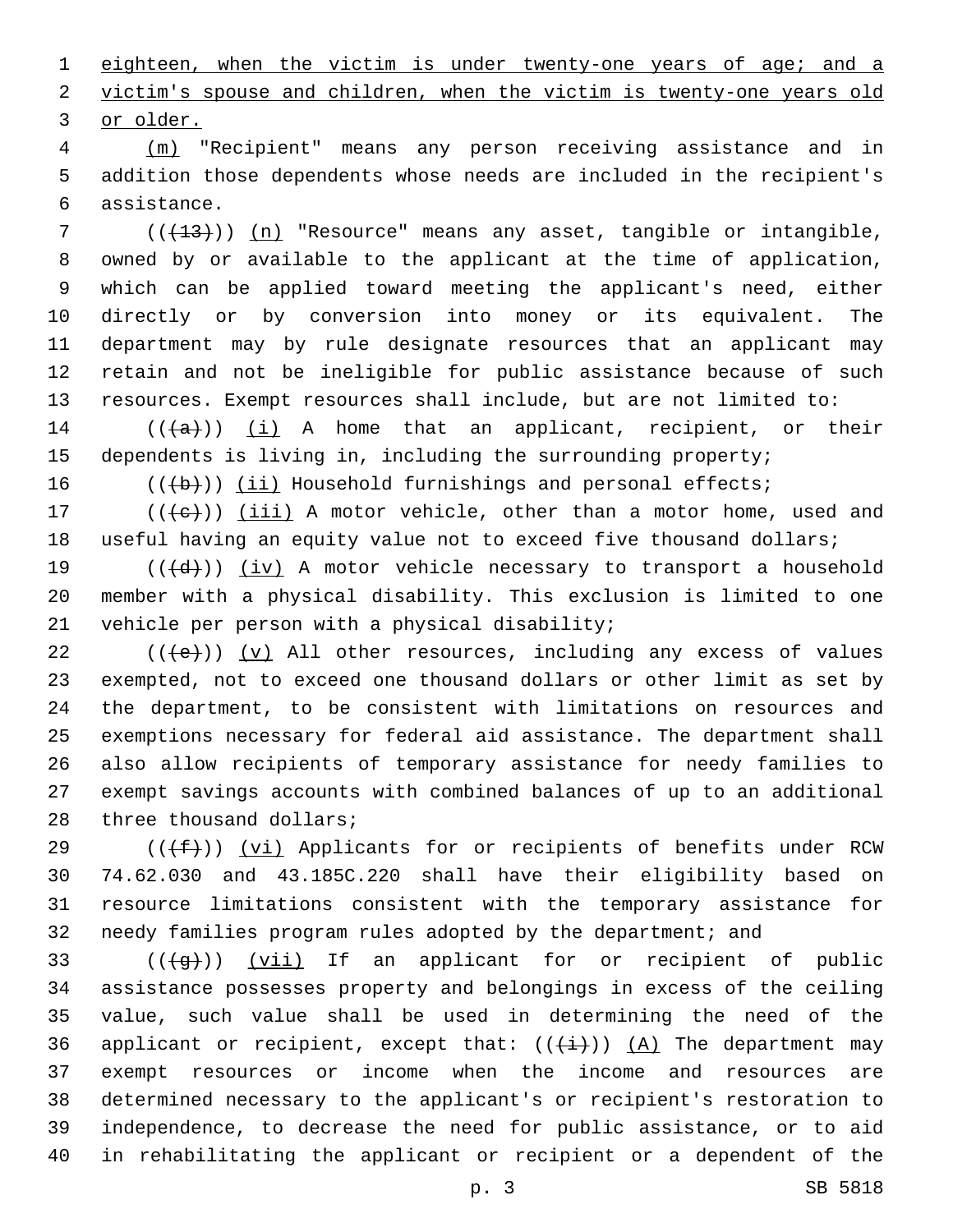1 applicant or recipient; and  $((\pm i)^{n})$  (B) the department may provide grant assistance for a period not to exceed nine months from the date the agreement is signed pursuant to this section to persons who are otherwise ineligible because of excess real property owned by such persons when they are making a good faith effort to dispose of that 6 property if:

7 ( $(\overline{A})$ ) (I) The applicant or recipient signs an agreement to repay the lesser of the amount of aid received or the net proceeds of 9 such sale;

10 (((+B))) (II) If the owner of the excess property ceases to make good faith efforts to sell the property, the entire amount of assistance may become an overpayment and a debt due the state and may 13 be recovered pursuant to RCW 43.20B.630;

14 (((C)) (III) Applicants and recipients are advised of their right to a fair hearing and afforded the opportunity to challenge a decision that good faith efforts to sell have ceased, prior to assessment of an overpayment under this section; and

 $((+D+))$  (IV) At the time assistance is authorized, the department files a lien without a sum certain on the specific property.

 $((+14))$  (o) "Secretary" means the secretary of social and health 21 services.

 $((+15))$  (p) "Standards of assistance" means the level of income required by an applicant or recipient to maintain a level of living 24 specified by the department.

 (( $(16)$ )) (q) "Victim of human trafficking" means a noncitizen who has been harmed by either any violation of chapter 9A.40 or 9.68A 27 RCW, or both, or by substantially similar crimes under federal law or 28 the laws of any other state and includes qualifying family members. The victim of human trafficking and any qualifying family members must have: (i) Filed or are preparing to file an application for T nonimmigrant status with the appropriate federal agency pursuant to 8 U.S.C. Sec. 1101(a)(15)(T); (ii) is otherwise taking steps to meet the conditions for federal benefits eligibility under 22 U.S.C. Sec. 7105; (iii) has filed or is preparing to file a formal application with the appropriate federal agency for status pursuant to 8 U.S.C. 36 Sec.  $1101(a)(15)(U)$ ; or (iv) has filed or is preparing to file a formal application with the appropriate federal agency for status under 8 U.S.C. Sec. 1158.

 (2) For purposes of determining eligibility for public assistance and participation levels in the cost of medical care, the department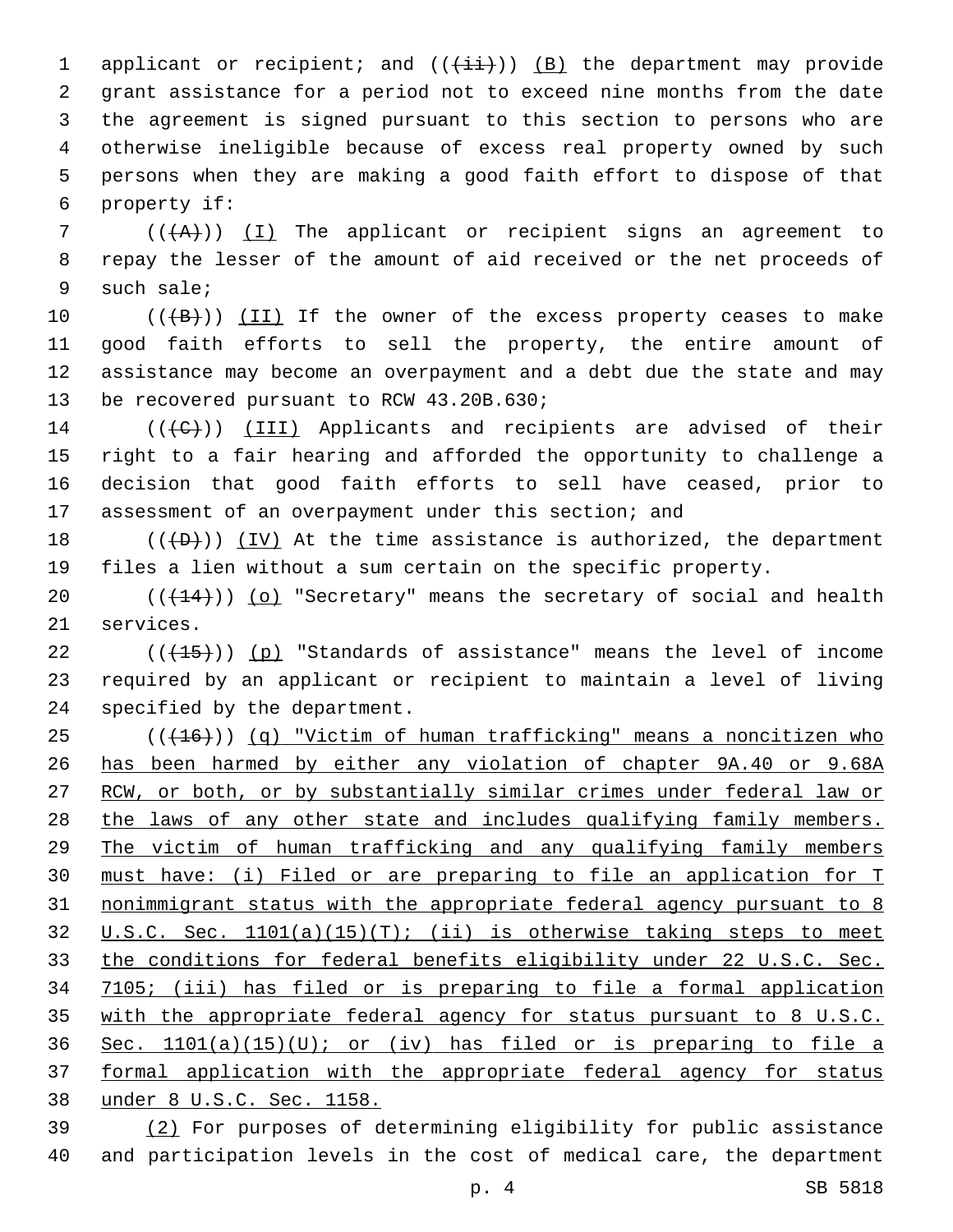shall exempt restitution payments made to people of Japanese and Aleut ancestry pursuant to the Civil Liberties Act of 1988 and the Aleutian and Pribilof Island Restitution Act passed by congress, P.L. 100-383, including all income and resources derived therefrom.

 $((+17))$   $(3)$  In the construction of words and phrases used in this title, the singular number shall include the plural, the masculine gender shall include both the feminine and neuter genders, and the present tense shall include the past and future tenses, unless the context thereof shall clearly indicate to the contrary.

 **Sec. 2.** RCW 74.08A.120 and 1999 c 120 s 4 are each amended to read as follows:11

 (1) The department may establish a food assistance program for legal immigrants and victims of human trafficking as defined in RCW 14 74.04.005 who are ineligible for the federal food stamp program.

 (2) The rules for the state food assistance program shall follow exactly the rules of the federal food stamp program except for the 17 provisions pertaining to immigrant status.

 (3) The benefit under the state food assistance program shall be established by the legislature in the biennial operating budget.

 (4) The department may enter into a contract with the United States department of agriculture to use the existing federal food stamp program coupon system for the purposes of administering the 23 state food assistance program.

 (5) In the event the department is unable to enter into a contract with the United States department of agriculture, the department may issue vouchers to eligible households for the purchase 27 of eligible foods at participating retailers.

 NEW SECTION. **Sec. 3.** A new section is added to chapter 74.04 29 RCW to read as follows:

 Victims of human trafficking, as defined in RCW 74.04.005, are eligible for state family assistance programs as provided in rule on the effective date of this section, who otherwise meet program 33 eligibility requirements.

 NEW SECTION. **Sec. 4.** A new section is added to chapter 74.09 35 RCW to read as follows:

 (1) Medical care services must be provided to victims of human trafficking, as defined in RCW 74.04.005, who are not eligible for